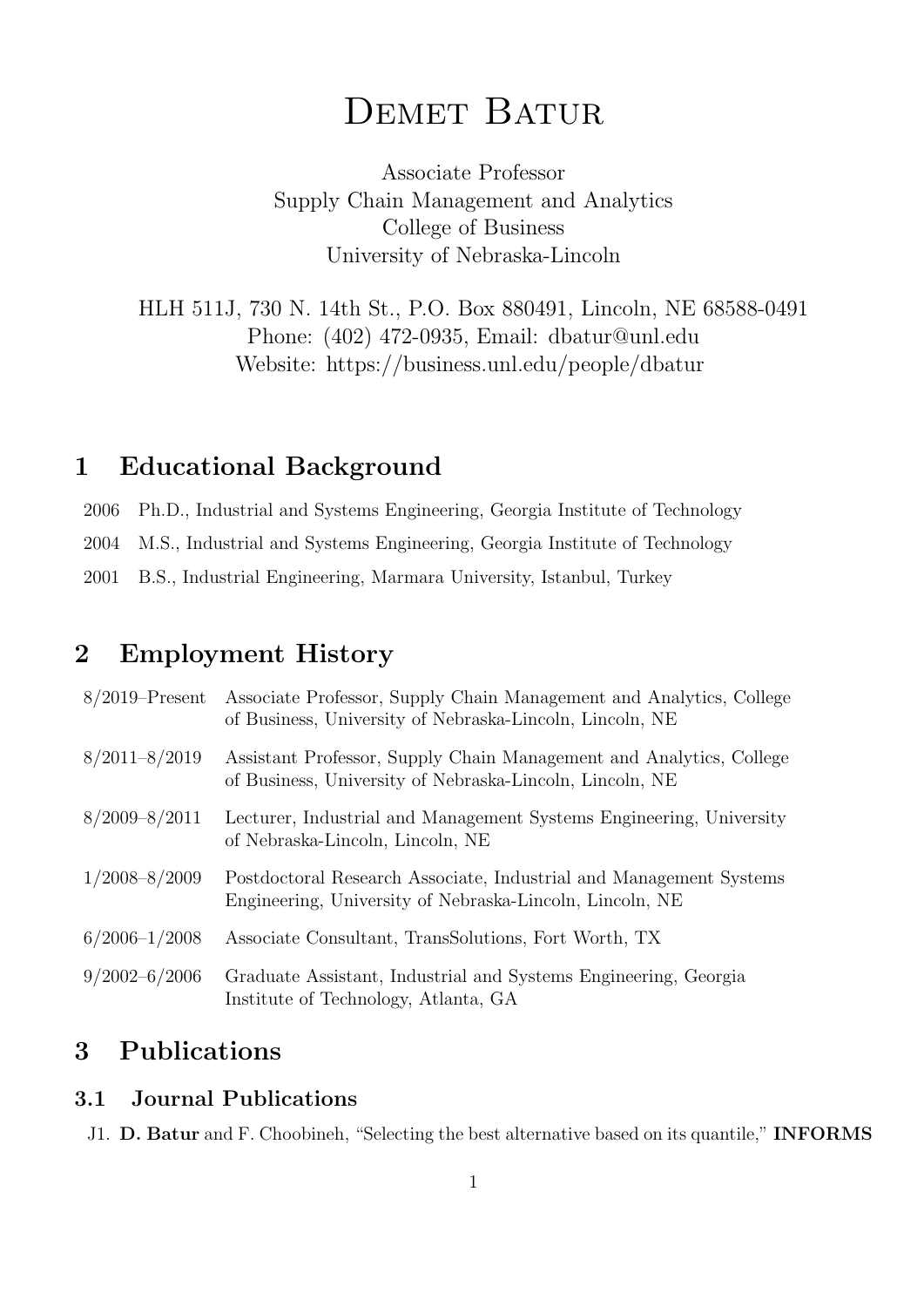#### Journal on Computing, 33(2), 657–671, 2021.

- J2. Z. Zhao<sup>1</sup>, M.C. Vuran, D. Batur, and E. Ekici, "Shades of white: Impacts of population dynamics and TV viewership on available TV spectrum," IEEE Transactions on Vehicular Technology, (68)3, 2427–2442, 2019.
- J3. D. Batur, J. Ryan, Z. Zhao<sup>1</sup>, and M.C. Vuran, "Dynamic pricing for wireless internet based on changing capacity and usage," Manufacturing & Service Operations Management, 21(4), 713–948, 2019.
- J4. D. Batur, L. Wang<sup>2</sup>, and F. Choobineh, "Methods for system selection based on sequential mean-variance analysis," INFORMS Journal on Computing, 30(4), 625–786, 2018.
- J5. D. Batur, J.M. Bekki, and X. Chen, "Quantile regression metamodeling: Toward improved responsiveness in the high-tech electronics manufacturing industry," European Journal of Operational Research, 264(1), 212–224, 2018.
- J6. D. Batur and F. Choobineh, "Stochastic dominance based comparison for system selection," European Journal of Operational Research, 220(3), 661–672, 2012.
- J7. D. Batur and F. Choobineh, "A quantile-based approach to system selection," European Journal of Operational Research, 202(3), 764–772, 2010.
- J8. D. Batur and S.-H. Kim, "Finding feasible systems in the presence of constraints on multiple performance measures," ACM Transactions on Modeling and Computer Simulation, 20(3), 13, 2010.
- J9. D. Batur, D. Goldsman, and S.-H. Kim, "An improved standardized time series Durbin–Watson variance estimator for steady-state simulation," Operations Research Letters, 37(4), 285– 289, 2009.
- J10. D. Batur and S.-H. Kim, "Fully sequential selection procedures with parabolic boundary," IIE Transactions, 38(9), 749–764, 2006.

#### 3.2 Peer-Reviewed Conference Publications

- C1. Y. Bai<sup>1</sup>, M.C. Vuran, D. Batur, and S. Goddard, "Stoop: Stochastically-dominant access point selection in enterprise WLANs," in Proc. of the 2017 IEEE International Conference on Smart Computing (SMARTCOMP), 1–8, Hong Kong, China.
- C2. Z. Zhao<sup>1</sup>, M.C. Vuran, D. Batur, and E. Ekici, "Ratings for spectrum: Impacts of TV viewership on TV whitespace," in Proc. of the 2014 IEEE Global Communications Conference (GLOBECOM), 941–947, Austin, TX.
- C3. J.M. Bekki, X. Chen, and D. Batur, "Steady-state quantile parameter estimation: An empirical comparison of stochastic kriging and quantile regression," in Proc. of the 2014 Winter Simulation Conference (WSC), 3880–3891, Savannah, GA.

 $^{\rm 1}$  Ph.D. student at University of Nebraska-Lincoln.

<sup>2</sup> M.S. student at University of Nebraska-Lincoln.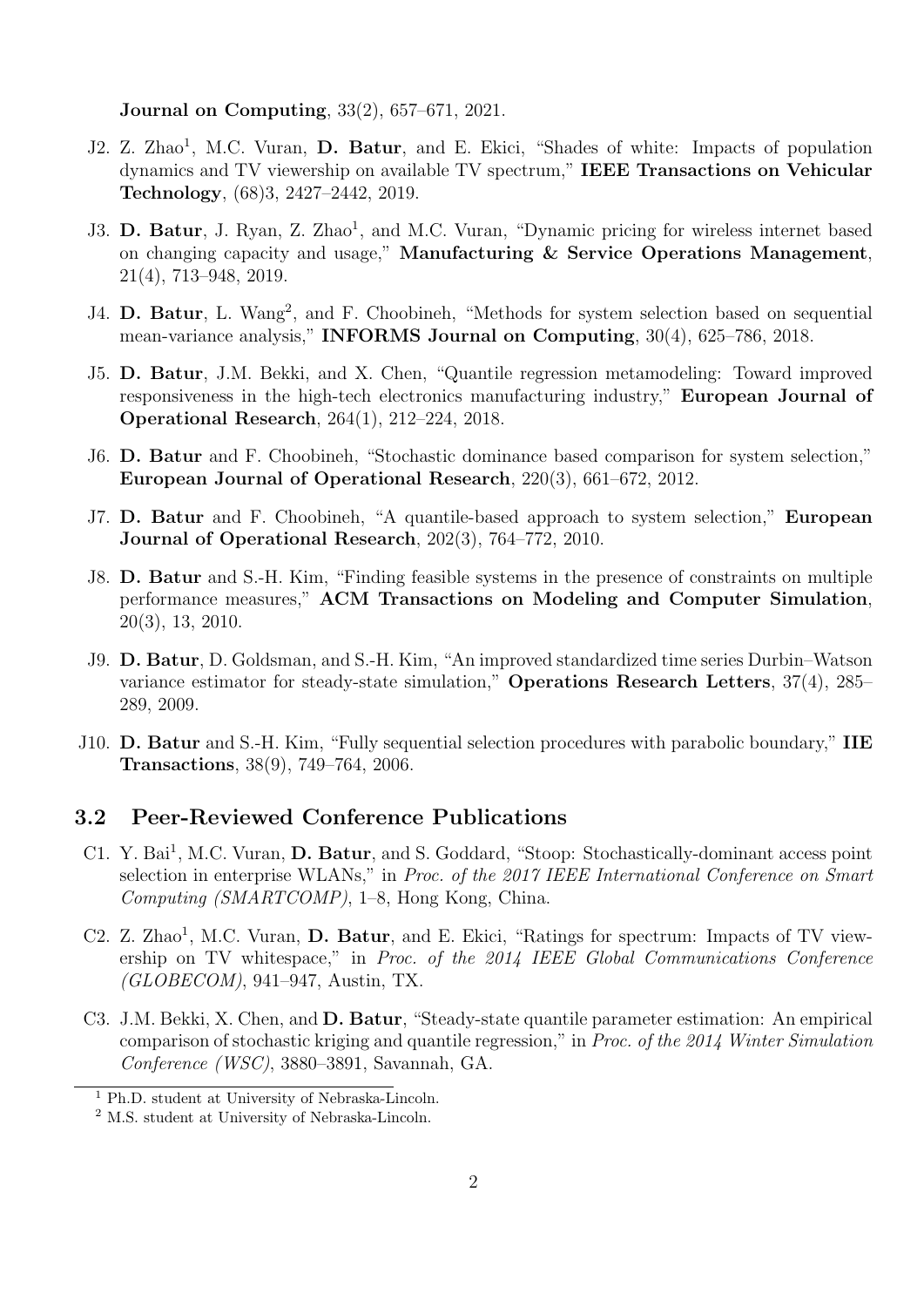- C4. D. Batur and F. Choobineh, "Mean-variance based ranking and selection," in Proc. of the 2010 Winter Simulation Conference (WSC), 1160–1166, Baltimore, MD.
- C5. D. Batur and F. Choobineh, "Do mean-based ranking and selection procedures consider systems' risk?," in Proc. of the 2009 Winter Simulation Conference (WSC), 423–433, Austin, TX.
- C6. D. Batur and S.-H. Kim, "Procedures for feasibility detection in the presence of multiple constraints," in Proc. of the 2005 Winter Simulation Conference (WSC), 692–698, Orlando, FL.
- C7. G. Malone, S.-H. Kim, D. Goldsman, and D. Batur, "Performance of variance updating ranking and selection procedures," in Proc. of the 2005 Winter Simulation Conference (WSC), 825–832, Orlando, FL.

# 4 Awards and Recognition

Faculty Fellow, Nebraska Governance and Technology Center, 2020–2021.

# 5 Research Grants

- G1. Collaborative Research: SWIFT: LARGE: DYNAmmWIC: Dynamic mmWave Spectrum Sharing Techniques for Public Safety Sponsor: National Science Foundation (ECCS-2030272) PIs: M.C. Vuran (UNL Lead PI), E. Ekici (OSU PI) UNL Co-PIs: D. Batur, J. Ryan Project period: Jan. 2021–Dec. 2023 Budget: \$920,000 (UNL portion \$500,000)
- G2. SpecEES: CoSeC-RAN: Cognitive Secure Cloud RAN for Efficient Spectrum Sharing Sponsor: National Science Foundation (CNS-1731833) PIs: M.C. Vuran (UNL Lead PI), E. Ekici (OSU PI) UNL Co-PIs: Q. Yan, D. Batur, J. Ryan Project period: Oct. 2017–Sept. 2020 Budget: \$600,000 (UNL portion \$435,399) Outcome: J11 is an outcome of this project
- G3. Collaborative Research: Cog-TV: Business and Technical Analysis of Cognitive Radio TV Sets for Enhanced Spectrum Access Sponsor: National Science Foundation (CNS-1247941) PIs: M.C. Vuran (UNL Lead PI), E. Ekici (OSU PI) UNL Co-PI: D. Batur Project period: Jan. 2013–Dec. 2016 Budget: \$462,518 (UNL portion \$283,879) Outcome: J1, J10, and C2 are outcomes of this project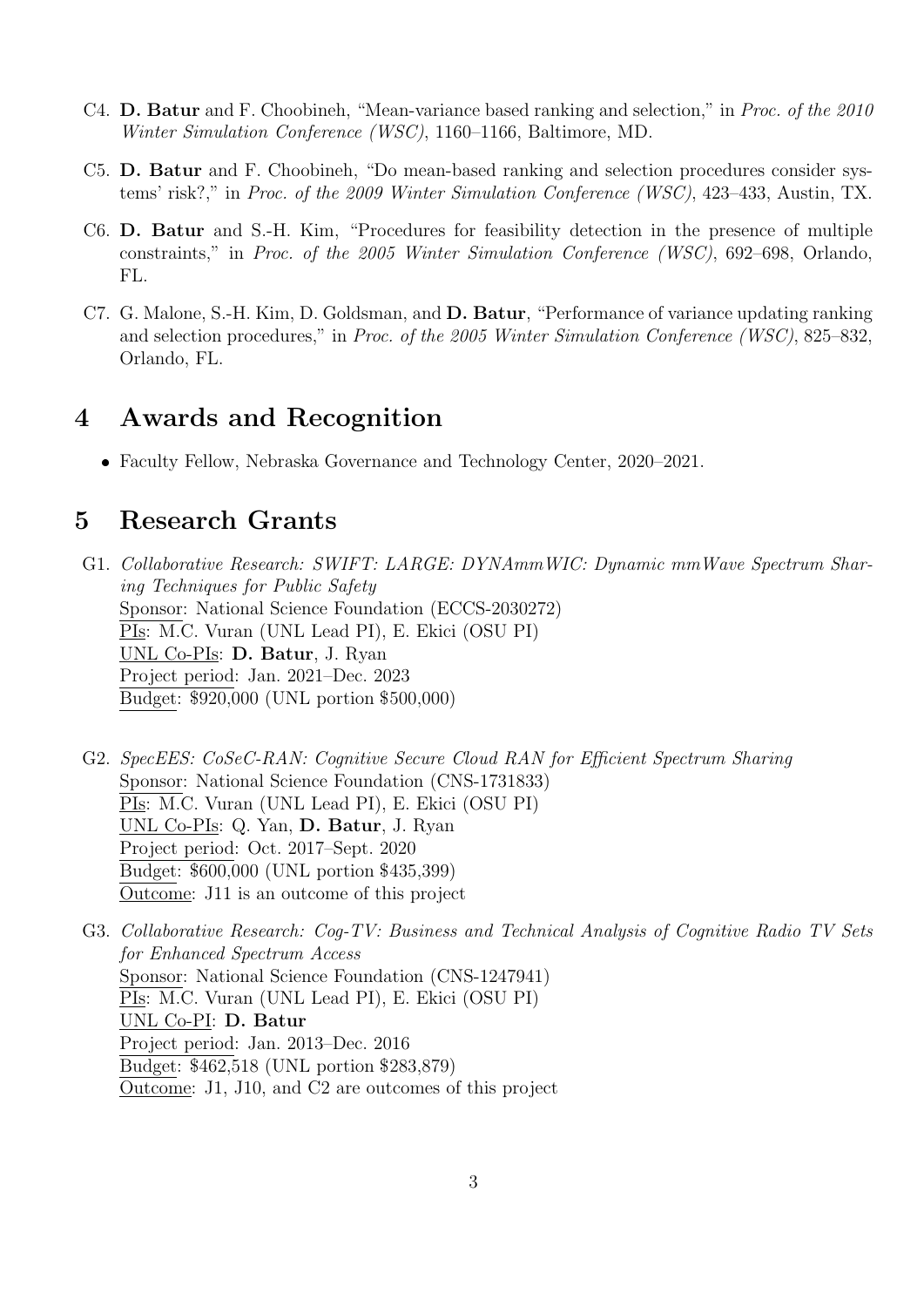G4. Optimization-via-simulation with Stochastic Dominance Sponsor: Constance Miriam and Ethel Corrine Syford Memorial Fund, Research Council, University of Nebraska-Lincoln PI: D. Batur Co-PI: F. Choobineh Project period: Jan. 2011–Dec. 2011 Budget: \$2,500 Outcome: J4 is an outcome of this project G5. Optimizing Transportation for a Nebraska Ethanol Plant Sponsor: Aurora Cooperative, Nebraska PI: E. Jones Co-PI: D. Batur Project period: Jul. 2010–Jul. 2011

Budget: \$5,000 Outcome: M.S. thesis of Sarah Asio

G6. Cost-Effective Optimal Deployment Techniques for Wireless Underground Sensor Networks Sponsor: Maude Hammond Fling Faculty Interdisciplinary Research Fellowship, Research Council, University of Nebraska-Lincoln PI: M.C. Vuran Co-PIs: D. Batur, F. Choobineh Project period: Jan. 2010–Dec. 2010 Budget: \$19,561

# 6 Conference Presentations

#### 6.1 Competitively Selected Presentations

- P1. D. Batur, J. Ryan, F. Guo, and M.C. Vuran, "Dynamic spectrum capacity sharing," in MSOM Conference, Singapore, 2019.
- P2. D. Batur, J. Ryan, Z. Zhao, and M.C. Vuran, "Dynamic pricing of Internet under changing capacity," in MSOM Conference, Dallas, TX, 2018.
- P3. D. Batur, J. Ryan, Z. Zhao, and M.C. Vuran, "Dynamic pricing of wireless internet based on usage and stochastically changing capacity," in MSOM Conference, Chapel Hill, NC, 2017.
- P4. D. Batur and F. Choobineh, "Mean-variance based ranking and selection," in Winter Simulation Conference, Baltimore, MD, 2010.
- P5. D. Batur and F. Choobineh, "Do mean-based ranking and selection procedures consider systems' risk?," inWinter Simulation Conference, Austin, TX, 2009.

### 6.2 Invited Presentations

P6. D. Batur, J. Ryan, Z. Zhao, and M.C. Vuran, "Dynamic pricing of Internet under changing capacity," in POMS Annual Conference, Houston, TX, 2018.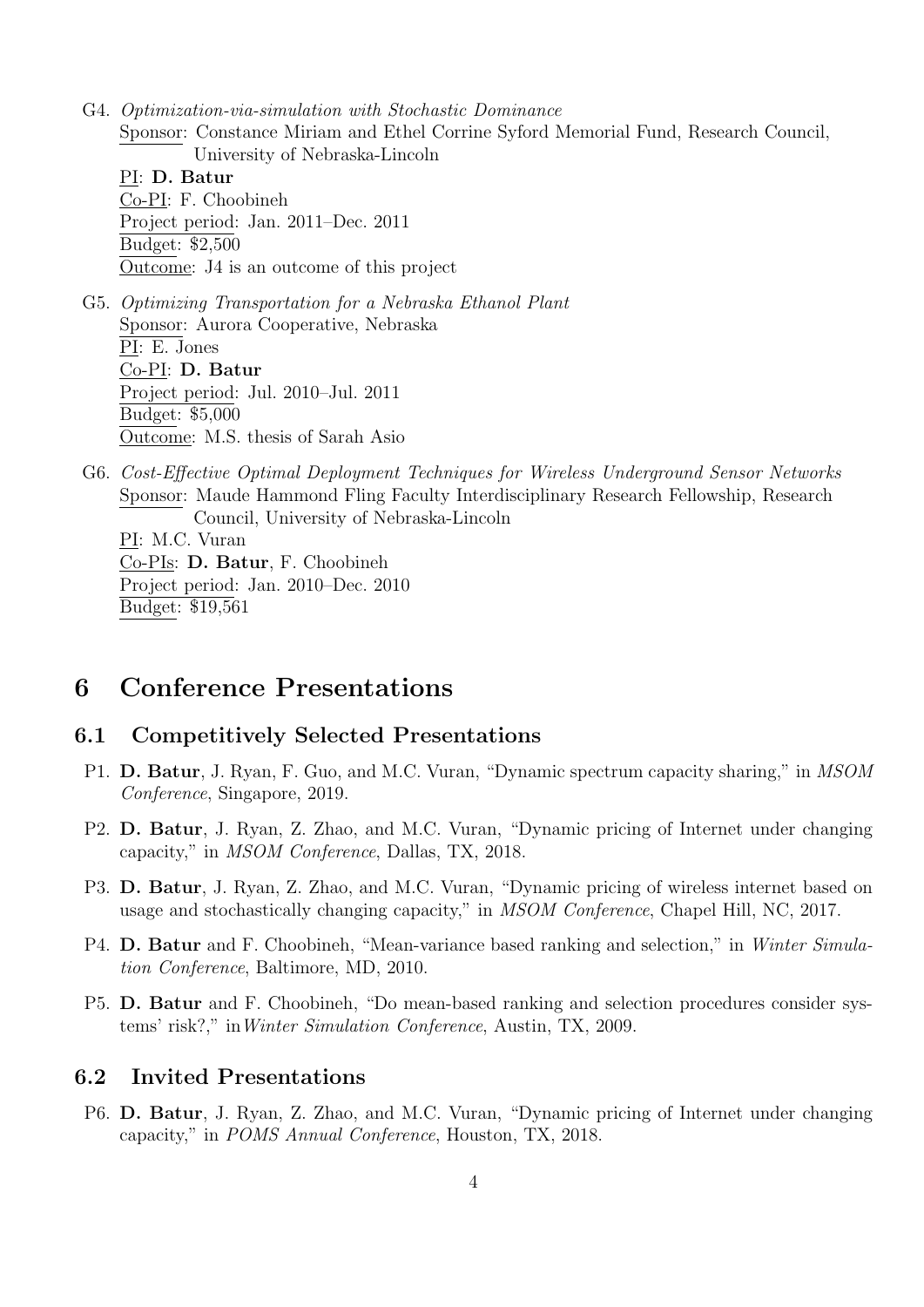- P7. D. Batur and F. Choobineh, "Quantile-based selection," in INFORMS Annual Meeting, Houston, TX, 2017.
- P8. D. Batur and F. Choobineh, "Quantile-based comparison for system selection," in INFORMS Annual Meeting, Philadelphia, PA, 2015.
- P9. D. Batur and J.M. Bekki, "Estimating cycle time quantiles using quantile-regression based metamodels," in INFORMS Annual Meeting, Minneapolis, MN, 2013.
- P10. D. Batur and F. Choobineh, "Is mean-based selection good enough in ranking and selection procedures?," in INFORMS Annual Meeting, San Diego, CA, 2009.
- P11. D. Batur and S.-H. Kim, "Procedures for feasibility detection in the presence of multiple constraints," in Winter Simulation Conference, Orlando, FL, 2005.
- P12. G. Malone, S.-H. Kim, D. Goldsman, and D. Batur, "Performance of variance updating ranking and selection procedures," in Winter Simulation Conference, Orlando, FL, 2005.

#### 6.3 Contributed Presentations

- P13. D. Batur, J. Ryan, F. Guo, and M.C. Vuran, "Dynamic spectrum capacity sharing," in POMS Annual Conference, 2021.
- P14. D. Batur, J. Ryan, Z. Zhao, and M.C. Vuran, "Pricing of internet dynamically under changing capacity and customer usage," in POMS Annual Conference, Seattle, WA, 2017.
- P15. D. Batur, J. Ryan, Z. Zhao, and M.C. Vuran, "Dynamic pricing for wireless Internet based on changing capacity and usage," in POMS Annual Conference, Orlando, FL, 2016.
- P16. D. Batur, J. Ryan, Z. Zhao, and M.C. Vuran, "Pricing of internet dynamically under changing capacity," in INFORMS Annual Meeting, Nashville, TN, 2016.
- P17. D. Batur and J.M. Bekki, "Regression-based metamodels in estimation of cycle time quantiles in semiconductor manufacturing," in INFORMS Annual Meeting, San Francisco, CA, 2014.
- P18. D. Batur and J.M. Bekki, "Regression-based metamodeling in estimation of cycle time quantiles in semiconductor manufacturing industry," in POMS Annual Conference, Atlanta, GA, 2014.
- P19. D. Batur, F. Choobineh, and D. Olson, "Selection of the best portfolio based on value-at-risk," in DSI Annual Meeting, San Francisco, CA, 2012.
- P20. D. Batur and F. Choobineh, "Stochastic dominance based system selection," in INFORMS Annual Meeting, Charlotte, NC, 2011.
- P21. D. Batur and F. Choobineh, "Stochastic dominance based ranking and selection in simulation," in INFORMS Annual Meeting, Austin, TX, 2010.
- P22. D. Batur and F. Choobineh, "A quantile-based approach to system selection," in INFORMS Annual Meeting, Washington, DC, 2008.
- P23. G. Malone, S.-H. Kim, D. Goldsman, and D. Batur, "Fully sequential procedures for Bernoulli selection," in IIE Annual Meeting, Atlanta, GA, 2005.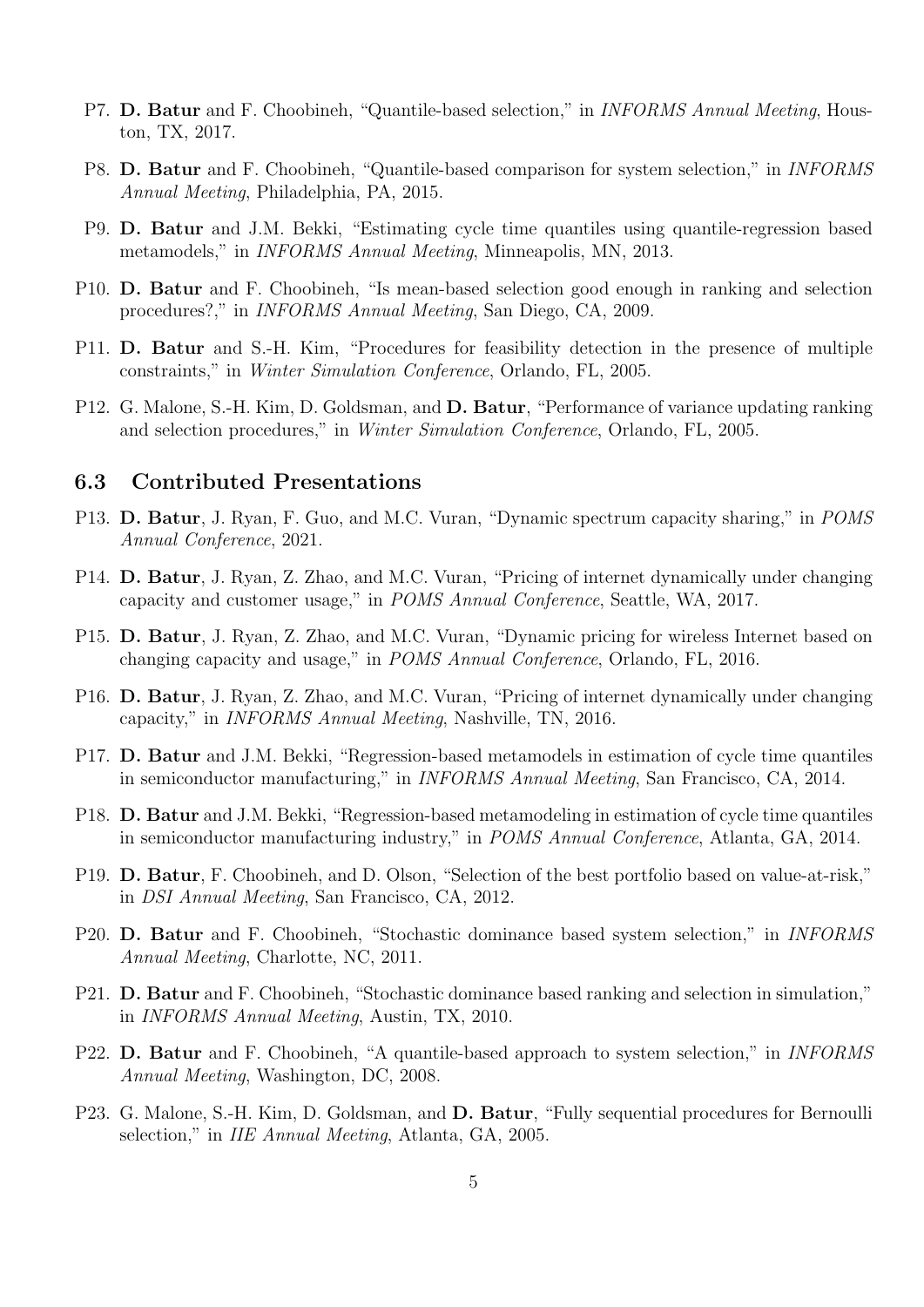- P24. D. Batur and S.-H. Kim, "Finding feasible systems when the number of systems or constraints is large," in INFORMS Annual Meeting, San Francisco, CA, 2005.
- P25. D. Batur and S.-H. Kim, "Fully sequential selection procedures with parabolic boundary," in INFORMS Annual Meeting, Denver, CO, 2004.

### 6.4 Poster Presentations

P26. D. Batur and F. Choobineh, "Testing stochastic order for reliability analysis of complex systems," in Winter Simulation Conference, Berlin, Germany, 2012.

# 7 Teaching and Advising

### 7.1 Courses Taught

- 1. Supply Chain Management and Analytics, University of Nebraska-Lincoln
	- SCMA 335 Supply Chain Decision Making Models – Spring 2021, Fall 2020, Spring 2020, Fall 2019, Spring 2019, Fall 2018, Spring 2018, Fall 2017, Spring 2017, Fall 2016, Spring 2016, Fall 2015, Spring 2015, Fall 2014, Fall 2013, Spring 2013, Fall 2012, Spring 2012, Fall 2011
	- SCMA 437 Supply Chain Risk Management – Fall 2020, Fall 2019, Fall 2018, Fall 2017, Fall 2016, Fall 2015, Fall 2014, Fall 2013, Fall 2012, Fall 2011
	- SCMA 331 Operations and Supply Chain Management – Spring 2013, Spring 2012

#### 2. Industrial and Management Systems Engineering, University of Nebraska-Lincoln

- IMSE 206 Engineering Economy – Spring 2011, Fall 2010
- IMSE 250 Introduction to Industrial Systems – Spring 2010
- IMSE 321 Engineering Statistics and Data Analysis – Spring 2011, Fall 2010, Fall 2009
- IMSE 440/840 Discrete-Event System Simulation – Fall 2010, Fall 2009
- IMSE 806 Decision and Risk Analysis – Fall 2010, Fall 2009
- IMSE 984 Advanced Simulation Modeling – Spring 2010
- 3. Industrial and Systems Engineering, Georgia Institute of Technology
	- ISYE 2027 Probability with Applications – Spring 2006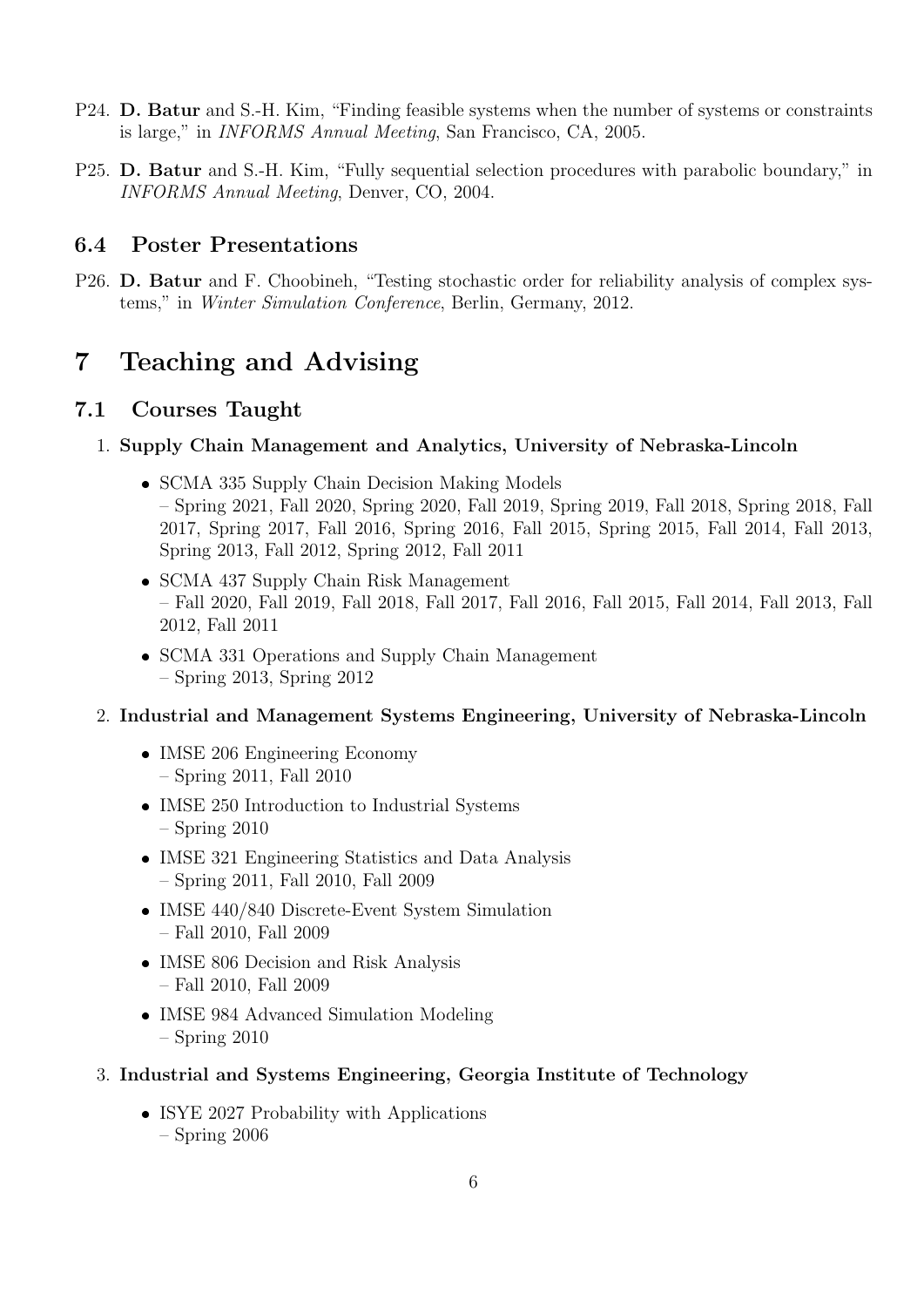### 7.2 Independent Studies

- 1. "Approximate dynamic programming coding in Matlab," Undergraduate research, Spring 2021, (Undergraduate student: Lixin Cao).
- 2. "Production scheduling at a cereal production company," SCMA 399, Spring 2013 (Undergraduate students: Eric Kellogg, Adam Schroeder, Zack Bochery)
- 3. "Building a quantile regression model for cycle time estimation in semiconductor manufacturing," SCMA 399, Fall 2012 (Undergraduate student: Sarah A. Valente)
- 4. "Working with a Senior Design Course team from Computer Science and Engineering at University of Nebraska-Lincoln to help develop a geographical asset editing tool for Nebraska Global," SCMA 399, Fall 2011 and Spring 2012 (Undergraduate student: Cameron Kochenower)

### 7.3 Mentoring and Advising

- 1. Zhongyuan Zhao, Ph.D. in Computer Science and Engineering, "Improving spectrum efficiency by exploiting user and channel behaviors for next generation wireless networks," Apr. 2019, committee member.
- 2. Yu Bai, Ph.D. in Computer Science and Engineering, "Stochastically dominant access point selection in wireless local area networks," Nov. 2018, committee member.
- 3. Thammasak Thianniwet, Ph.D. in Computer Science and Engineering, "A framework for reverse engineering feature models," Aug. 2016, committee member.
- 4. Ashkan Hassani, M.S. in Construction Management, "Application of Cobb-Douglas production function in construction time-cost analysis," May 2013, committee member.
- 5. Endong Wang, Ph.D. in Construction Management, "Addressing uncertainties in the residential energy performance benchmarking and projecting through data mining approach," Dec. 2012, committee member.
- 6. Anali Huggins, M.S. in Industrial Engineering, "A model for optimizing the allocation of ethanol production in the U.S.," Dec. 2012, supervisor.
- 7. Sarah Asio, M.S. in Industrial Engineering, "A study on facility planning using discrete-event simulation: Case study of a grain delivery terminal," Aug. 2011, **supervisor**.
- 8. Shaozhuo Dong, Ph.D. in Construction Management, "A symbolic modular representation approach using single element for simulating construction operations," Aug. 2012, committee member.
- 9. Pourya Fasounaki, M.S. in Industrial Engineering, "A volume measurement model for granular material," Aug. 2012, committee member.
- 10. Mahsa Khoshnoud, M.S. in Industrial Engineering, "Quantity and capacity expansion decisions for ethanol in Nebraska and a medium-sized plant," Aug. 2012, committee member.
- 11. Lina Wang, M.S. in Industrial Engineering, "System selection based on controlled risk," May 2012, co-advisor.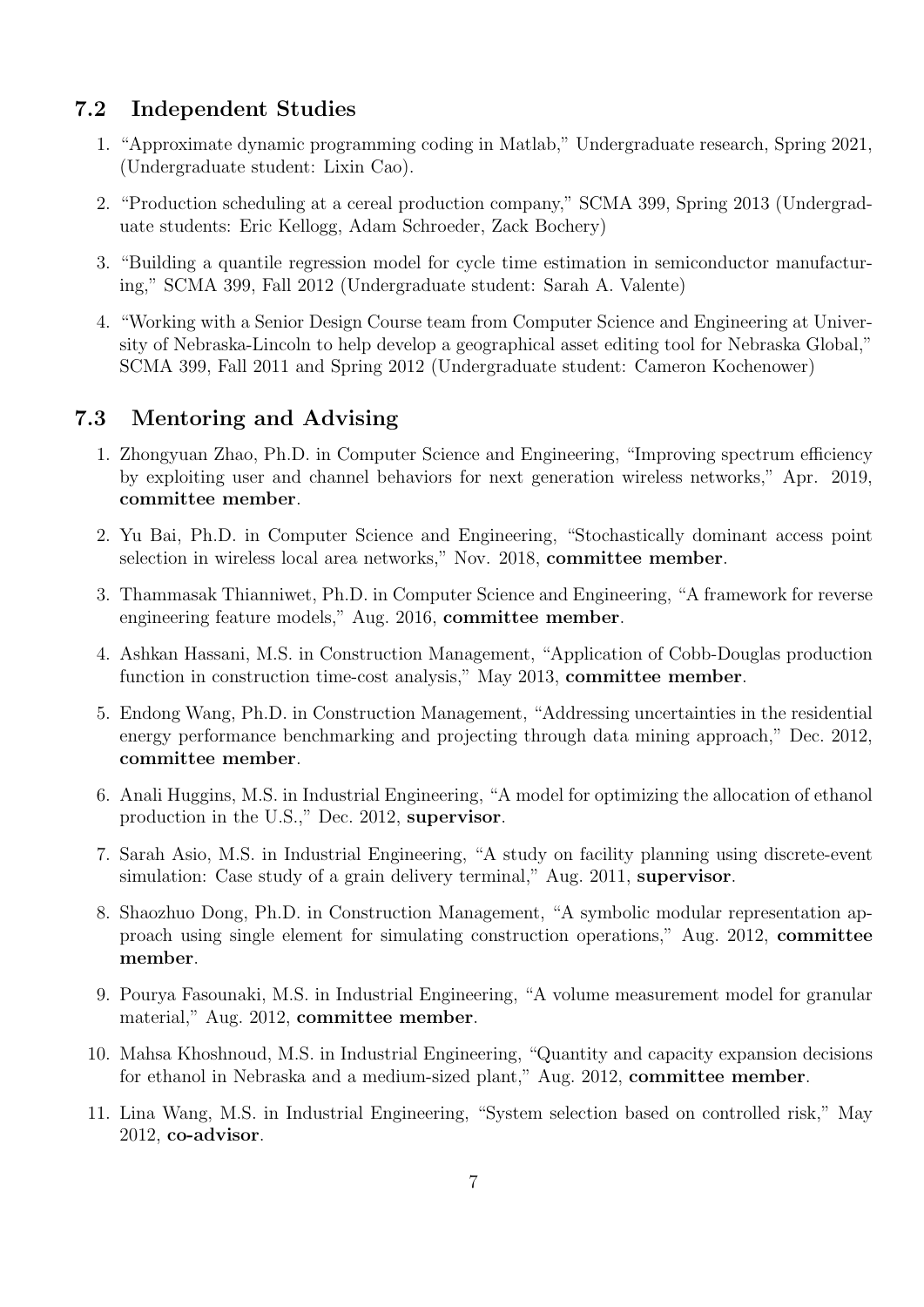# 8 Service

### 8.1 University and Departmental Service

- Member, Ph.D. Committee, Supply Chain Management and Analytics, University of Nebraska-Lincoln, 2020–Present.
- Member, General Committee, College of Business, University of Nebraska-Lincoln, 2020–Present.
- Member, CoB Strategic Planning Committee, University of Nebraska-Lincoln, Spring 2021.
- Member, Committee for Promotion and Tenure Documentation, Supply Chain Management and Analytics, Spring 2021.
- Peer teaching evaluation for instruction in SCMA 855, Spring 2021.
- Peer teaching evaluation for instruction in SCMA 331, Spring 2020.
- Head, Faculty Search Committee, Supply Chain Management and Analytics, University of Nebraska-Lincoln, 2019–2020.
- Member, Ph.D. Committee, College of Business, University of Nebraska-Lincoln, Fall 2019.
- Peer Teaching Evaluation for instruction in SCMA 331, Fall 2019.
- Member, Faculty Search Committee, Supply Chain Management and Analytics, University of Nebraska-Lincoln, 2018–2019.
- At-large tenure track member, College of Business General Committee, University of Nebraska-Lincoln, 2015–2018.
- Member, Faculty Search Committee, Supply Chain Management and Analytics, University of Nebraska-Lincoln, 2017–2018.
- Member, Faculty Search Committee, Supply Chain Management and Analytics, University of Nebraska-Lincoln, 2016–2017.
- Member, Faculty Search Committee, Department of Management, University of Nebraska-Lincoln, 2015–2016.
- Member, Faculty Search Committee, Department of Management, University of Nebraska-Lincoln, 2014–2015.
- Member, Faculty Search Committee, Department of Management, University of Nebraska-Lincoln, 2013–2014.
- Member, Faculty Search Committee, Department of Management, University of Nebraska-Lincoln, 2012–2013.